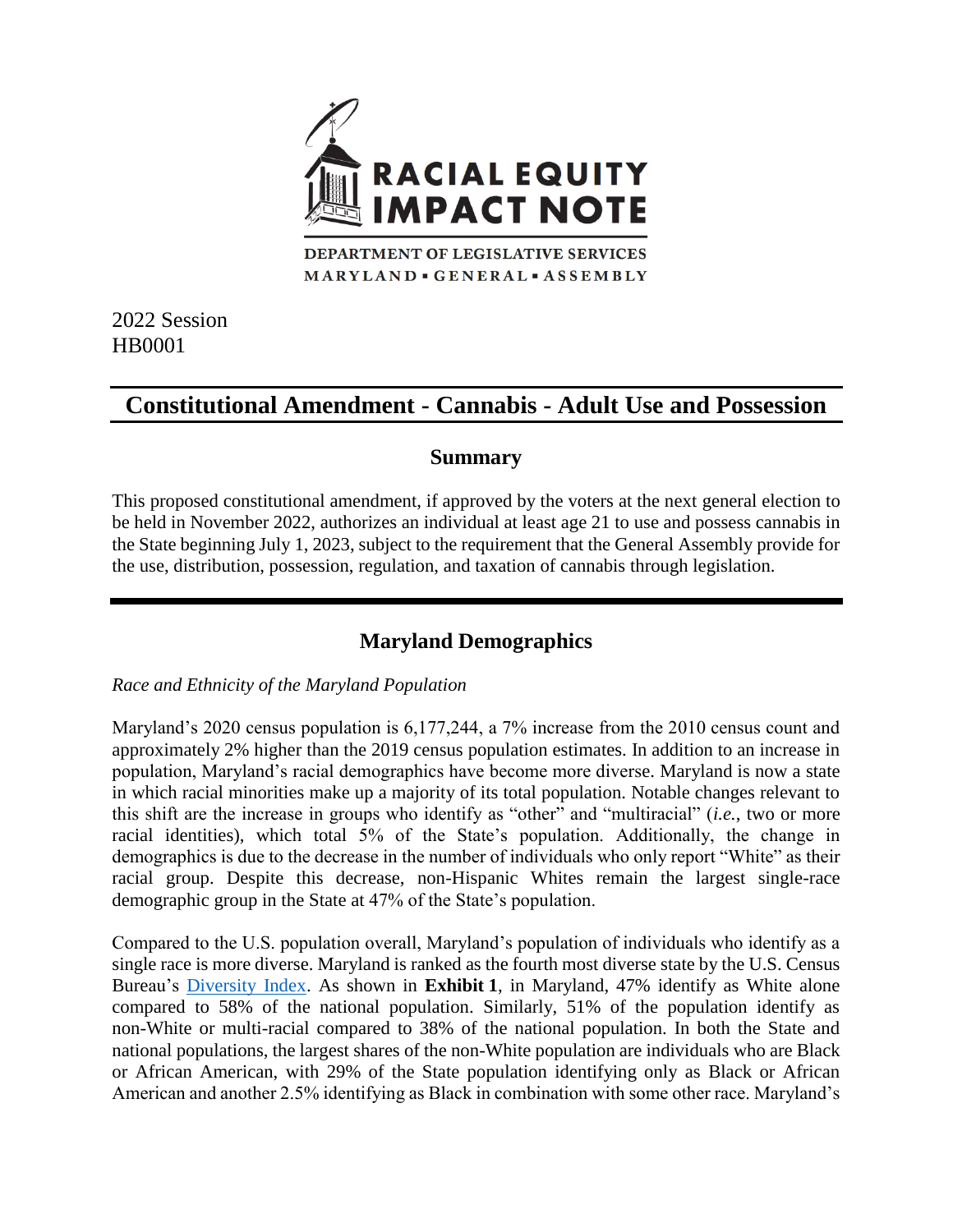Asian population is 7%, which is slightly higher than the Asian share of the national population of 6%. The State's overall population by ethnicity, however, is slightly less diverse than the U.S. population; 12% of the State's population identified as Hispanic or Latino compared to 19% of the U.S. population.



Source: U.S. Census Bureau, 2020 Census Redistricting Data (Public Law 94-171), Table ID P2, HISPANIC OR LATINO, AND NOT HISPANIC OR LATINO BY RACE.

## **Racial Equity Impact Statement**

This bill establishes, if approved by the voters, a minimum age of 21 for the legal use and possession of cannabis (marijuana). As discussed in more detail below, data illustrates that individuals who are 18 years old and older use marijuana at approximately the same rate across most racial demographic groups. However, African Americans, or people identified as Black, are more likely to be arrested or incarcerated in disproportionate numbers for marijuana possession compared to all other racial groups.

Given statewide racial and ethnic demographics for the entire population as compared to the demographics of individuals arrested for possession of marijuana, the provisions in the bill will significantly decrease marijuana possession arrest rates that have disproportionately impacted Black communities more than White and non-Black communities in the State.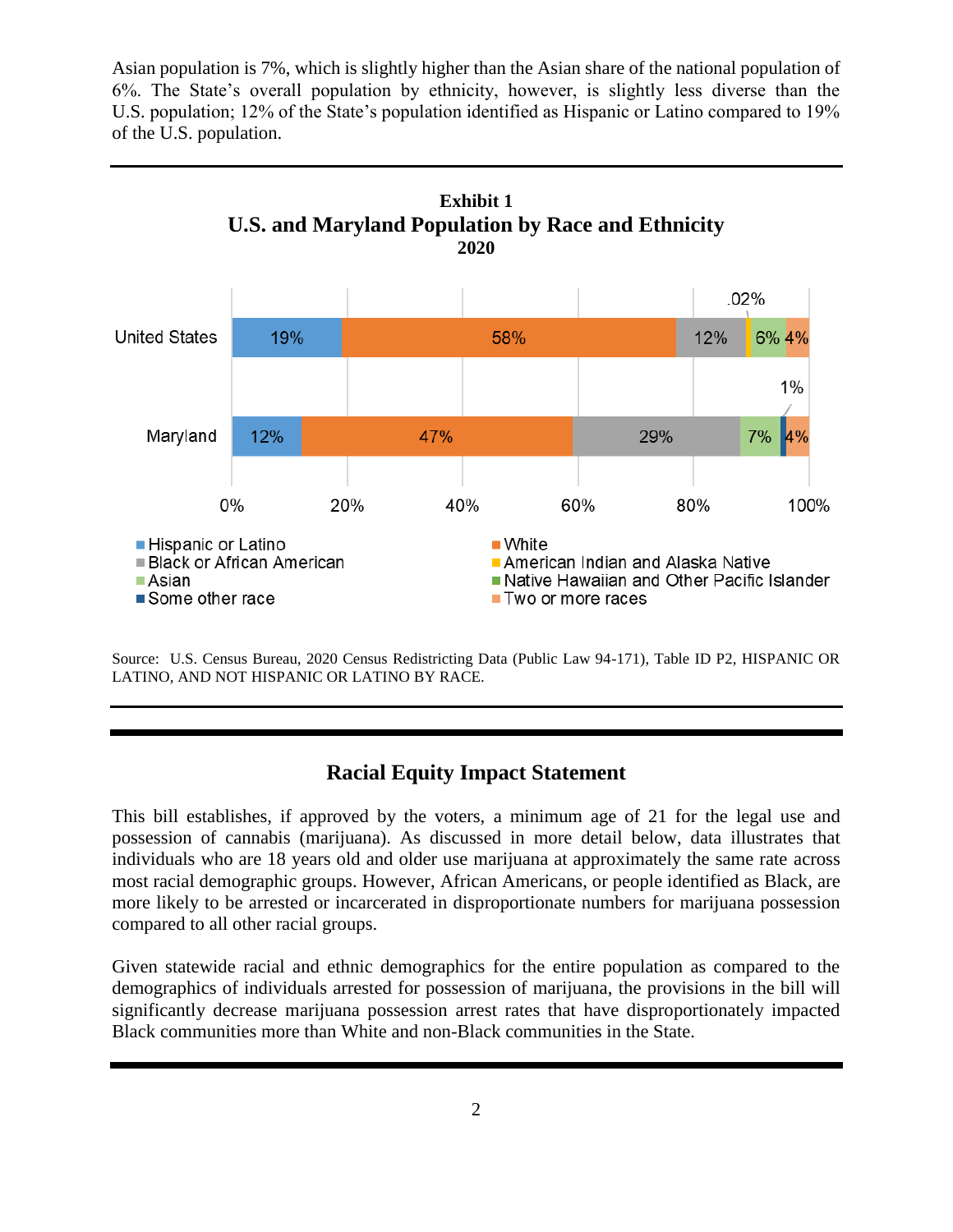## **Marijuana Usage and Arrest Demographics**

#### **Marijuana Usage**

The most recent comprehensive data available on marijuana usage is an annual survey conducted by the Substance Abuse and Mental Health Services Administration. As shown in **Exhibit 2**, the 2019 survey shows that, at the national level, White individuals are more likely to use marijuana during their lifetime than individuals of any other race, excluding those who identify as two or more races.

### **Exhibit 2 Marijuana Use Nationally by Race and Ethnicity 2019**

|                                           | Age 18 and Over  |                 | Age 26 and Over  |                 |
|-------------------------------------------|------------------|-----------------|------------------|-----------------|
|                                           | Use in           | <b>Lifetime</b> | Use in           | <b>Lifetime</b> |
| <b>Race/Ethnicity</b>                     | <b>Last Year</b> | <u>Use</u>      | <b>Last Year</b> | <u>Use</u>      |
| <b>Hispanic or Latino</b>                 | 15%              | 37%             | 12%              | 35%             |
| White                                     | 19%              | 55%             | 16%              | 55%             |
| <b>Black or African American</b>          | 20%              | 46%             | 17%              | 46%             |
| American Indian or Alaska Native          | 20%              | 52%             | 18%              | 51%             |
| Native Hawaiian or Other Pacific Islander | 15%              | 43%             | 12%              | 44%             |
| Asian                                     | 8%               | 22%             | 6%               | 20%             |
| Two or More Races                         | 31%              | 67%             | 27%              | 69%             |
| <b>Total</b>                              | 18%              | 49%             | 15%              | 49%             |

Source: University of Baltimore Schaefer Center; Substance Abuse and Mental Health Services Administration

This research confirms the results of a 2017 study by the National Institute on Drug Abuse that found both the Black and White populations at the national level use marijuana at the same rate. Although marijuana usage is roughly equal across groups, arrest data shows that African Americans, or people identified as Black, are more likely to be arrested or incarcerated for marijuana possession.

#### **Marijuana Possession Arrests**

**Exhibit 3** illustrates the percentage of arrests in Maryland for possession of marijuana in 2020 by race. There was a total of 1,072 arrests for marijuana possession. Of the individuals arrested, 59% were Black or African American, 39% were White, and 2% were Asians or Asian Americans.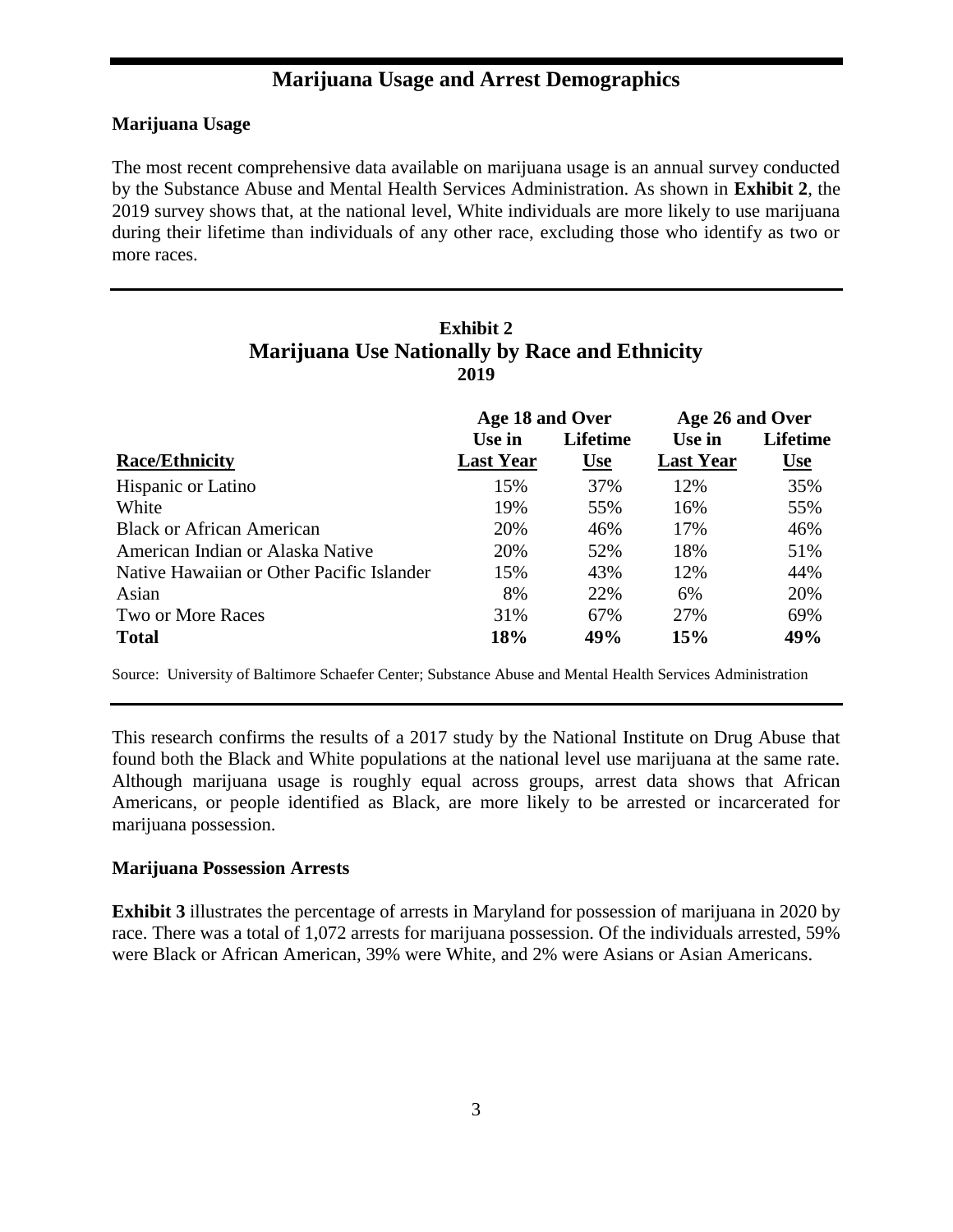

With respect to age, the 2020 FBI Uniform Crime Report shows that a majority of the 1,072 individuals arrested were 21 years of age or older. As **Exhibit 4** illustrates, 66% of the arrested individuals were 21 and older and 34% were under the age of 21.

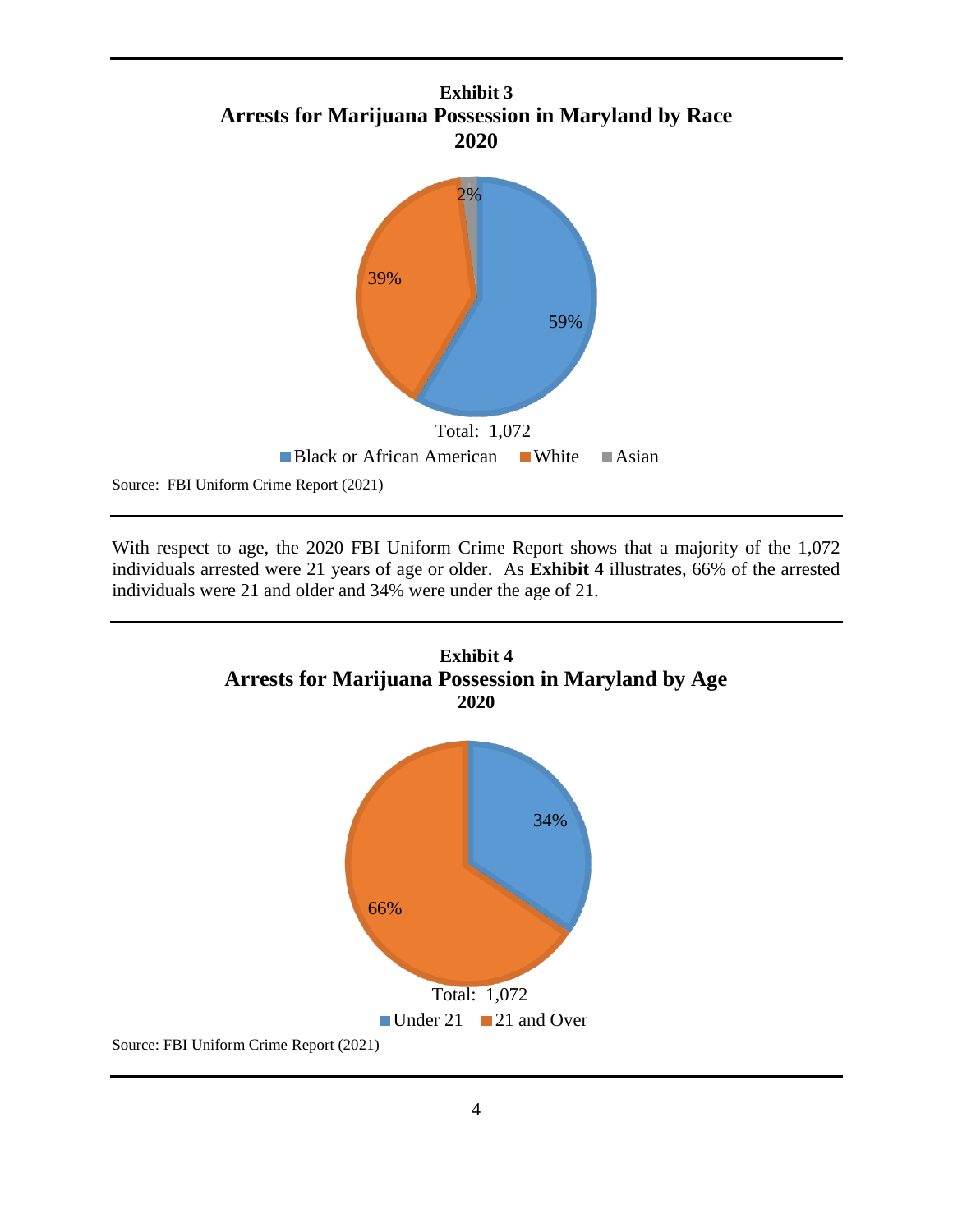As shown in **Exhibit 5**, current data reveals that the disproportionality ratio of arrests for marijuana possession for African Americans, or people identified as Black, in Maryland is 2.02. This means that African Americans, or people identified as Black, are twice as likely to be arrested for marijuana possession as compared to their proportion of the State's population. Whites and other non-Black racial groups have disproportionality ratios of less than 1.00, with Whites at 0.84 and Asians or Asian Americans at 0.31. Thus, individuals in these groups are less likely to be arrested for marijuana possession as compared to their overall proportion of the State population.



**Exhibit 6** shows how disparity ratios vary among the different racial groups with respect to the number of arrests for marijuana possession in Maryland. The 2020 data reveals that African Americans, or people identified as Black, have a racial disparity ratio of 2.41. This means that African Americans, or people identified as Black, are more than twice as likely to be arrested for marijuana possession as Whites. The data also shows that Asian Americans, or people identified as Asian, have a disparity ratio of 0.37 and are therefore much less likely to be arrested for marijuana possession than Whites. Data were not available to analyze disproportionality and disparity ratios related to ethnicity.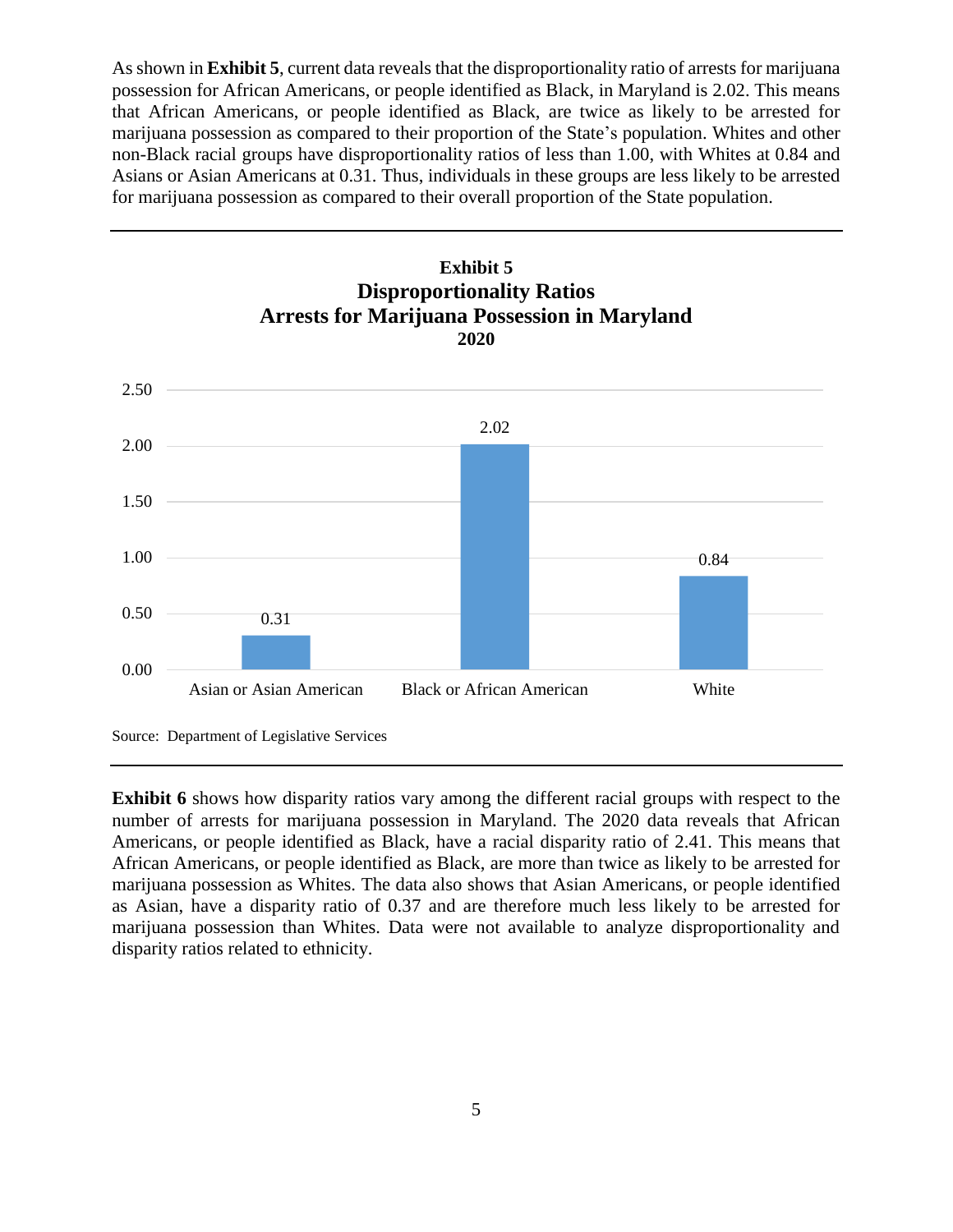

## **Conclusion**

While evidence shows that racial and ethnic groups use marijuana at similar rates, arrest data indicates that African Americans, or persons identified as Black, are disproportionately and disparately impacted by arrests or incarceration for marijuana possession. Moreover, data shows that two-thirds of adults arrested for marijuana possession in 2020 were 21 years of age or older. Thus, the bill's intention to establish a minimum age of 21 to legally use and possess cannabis would reduce arrests for marijuana use and possession for individuals who are at least 21 years old, regardless of their racial and ethnic identity.

However, the exact magnitude of this bill's potential impact on racial equity cannot be fully determined without additional historical data on the amounts of marijuana that individuals were arrested with, and the number of citations issued, across racial and ethnic groups. The actual impact will also depend on the decisions made by the General Assembly in providing for the use, distribution, possession, and regulation of marijuana.